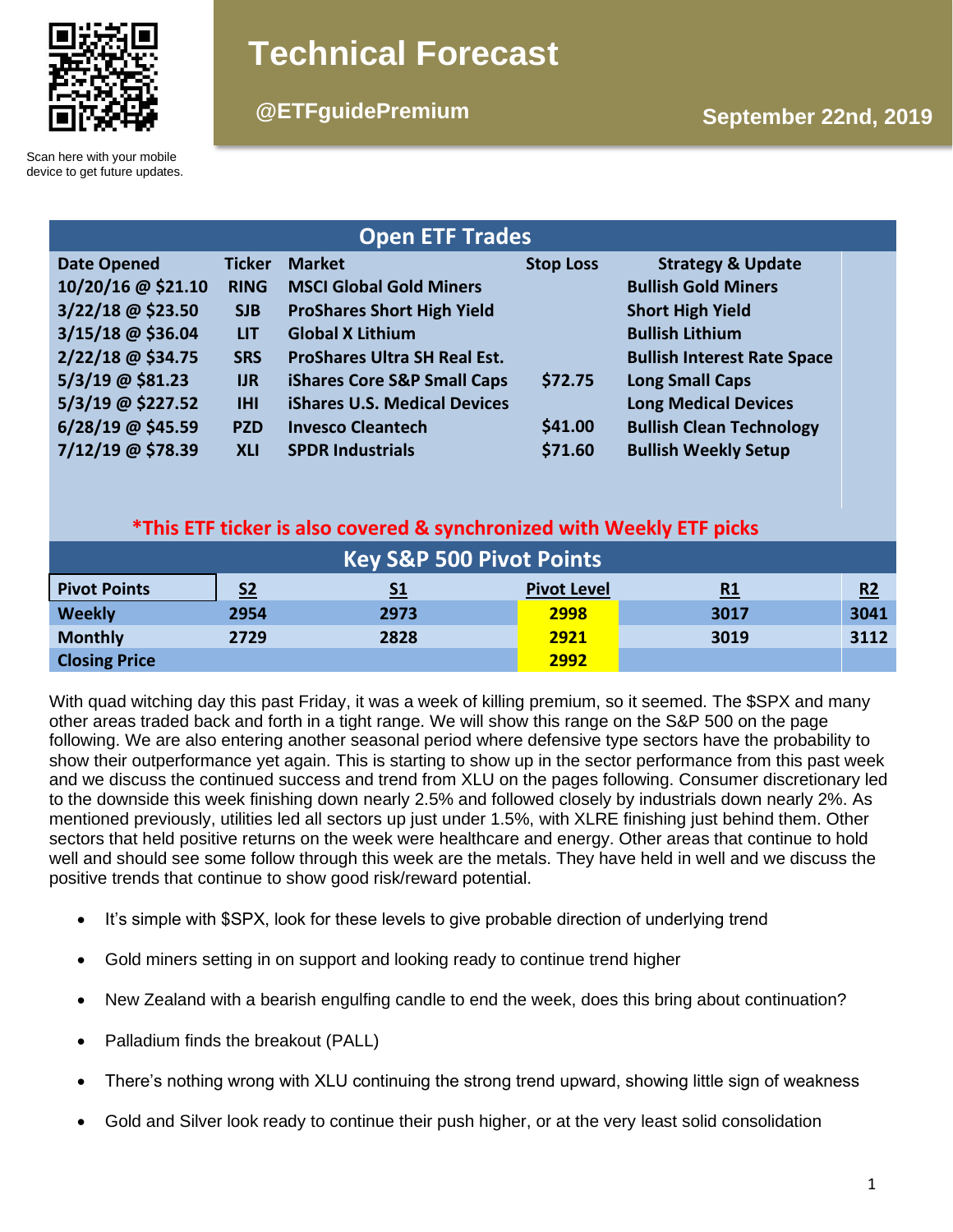## **How to Trade it:**

The S&P 500 had a very uneventful week to say the least. Even with the outside rhetoric, whether it be political, economical or whatever you can come up with. Shown below is a daily snapshot of \$SPX. We have identified three levels that we want to be paying close attention to in the days and weeks ahead. To the topside, we cannot seem to takeout July highs. This area will continue to offer the opportunity for sellers to step up. Consolidation is fine, but bulls will want to see this topside taken out to keep momentum running in their direction. Right now we have the PPO starting to fade off, as shown by the histogram down below. If this were to continue rolling over, we would expect to see a few support areas to find a trade. These support areas are 2,957 and 2,890 (green horizontal lines). They would offer good areas on a pullback to buy into with stops just below the lows from August.



It has been a rollercoaster if you are keeping track of the CBOE Options Total Put/Call ratio. This ratio has come off complacency (.80 or below) and has simply stayed well within the range of .80 to 1.10. This shows us that volatility has been more of a non-issue of late. We are in an environment that suggests we should be buying 'dips' that occur with a \$CPC reading of 1.10.

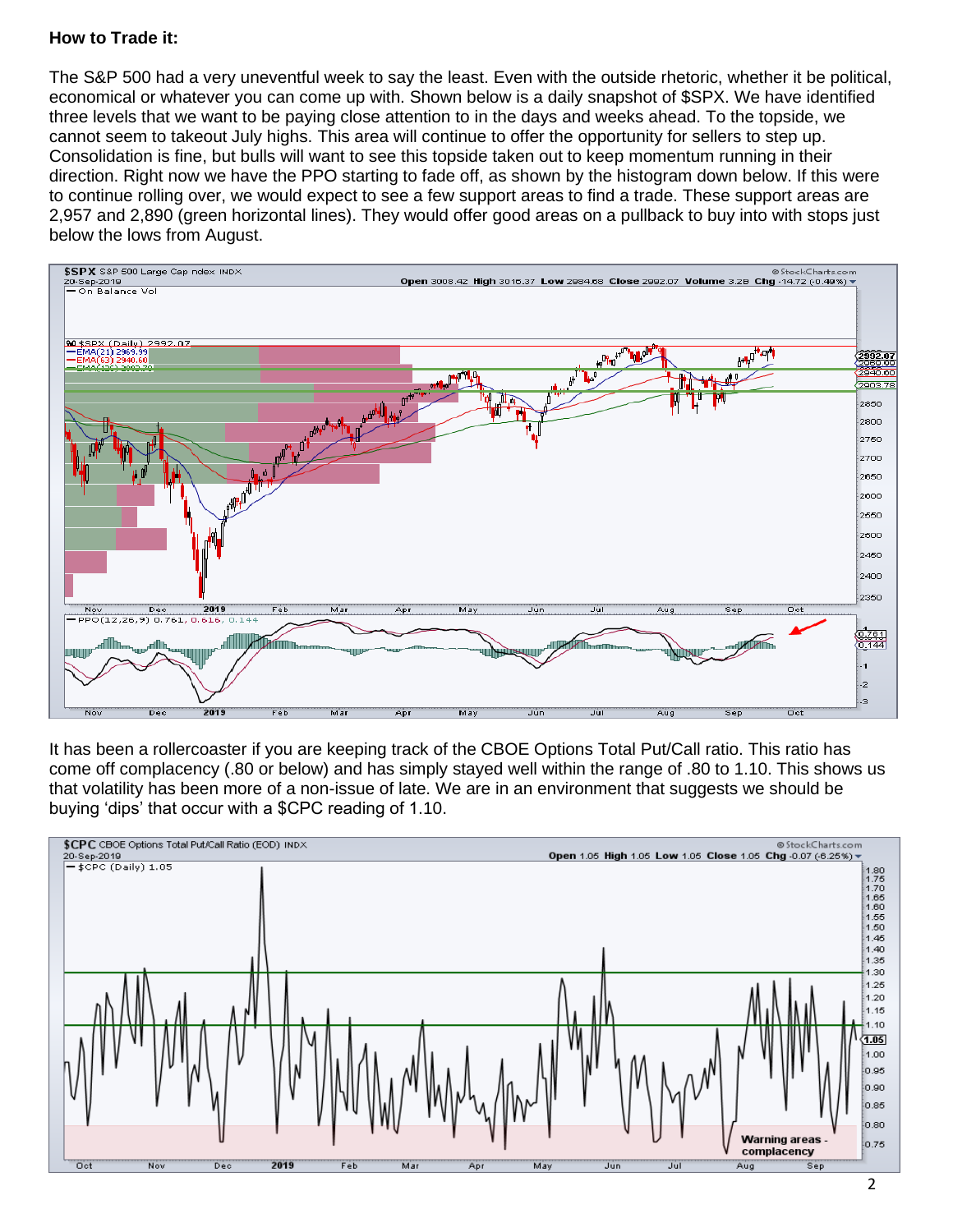# **Gold Miners (GDX)**

Gold miners are starting to find support again and looking to build off of this support heading into this next week. The green shaded zone near \$26.50-\$27 should offer a good 'buy zone' to ride this trend out. Friday we finally traded back above the 21 day EMA in blue. Notice the PPO offering a curl up situation just below the zero line. These are all characteristics that we look for in trends that are healthy and have a high probably of heading higher.



#### **New Zealand (ENZL)**

New Zealand has had a very nice uptrend going but it could be on the brink of violating this trend. ENZL is currenlty sitting on a very important support/inflection point near \$51.50. This is marked by the green horizontal line below. The bearish engulfing candle on Friday suggests that we could be in for more downside here to come in this week.

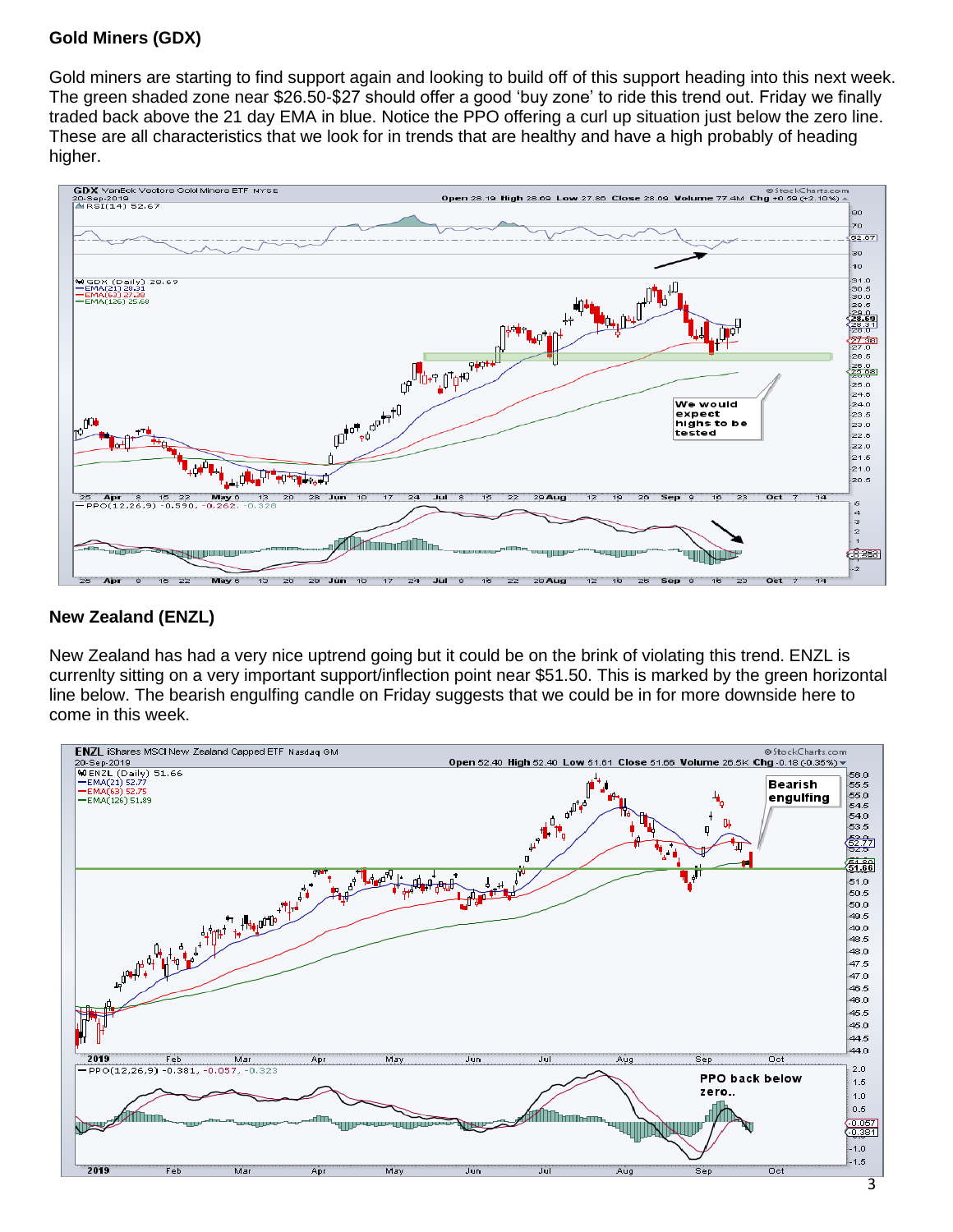# **Palladium (PALL)**

We mentioned palladium a few weeks back and suggested a bullish continuation pattern taking shape since March. The breakout should offer continued success in this uptrend. Seasonally, we have reason to believe this trend should very much continue, mix in positive technicals and you have a recipe for likely success. Look for tests fo the 21 day EMA in blue to add, but we want to be long this ETF heading into the fall season.



#### **Utilities (XLU)**

Utilities may not be the sexy group of the bunch, but their consistency this year has been noteworthy. The consistency comes in the form of this strong uptrend not only on an absolute basis, but also from a relative basis versus the \$SPX. Who says defensive areas can't lead? The PPO looks healthy and this should give confidence to the underlying trend continuing.